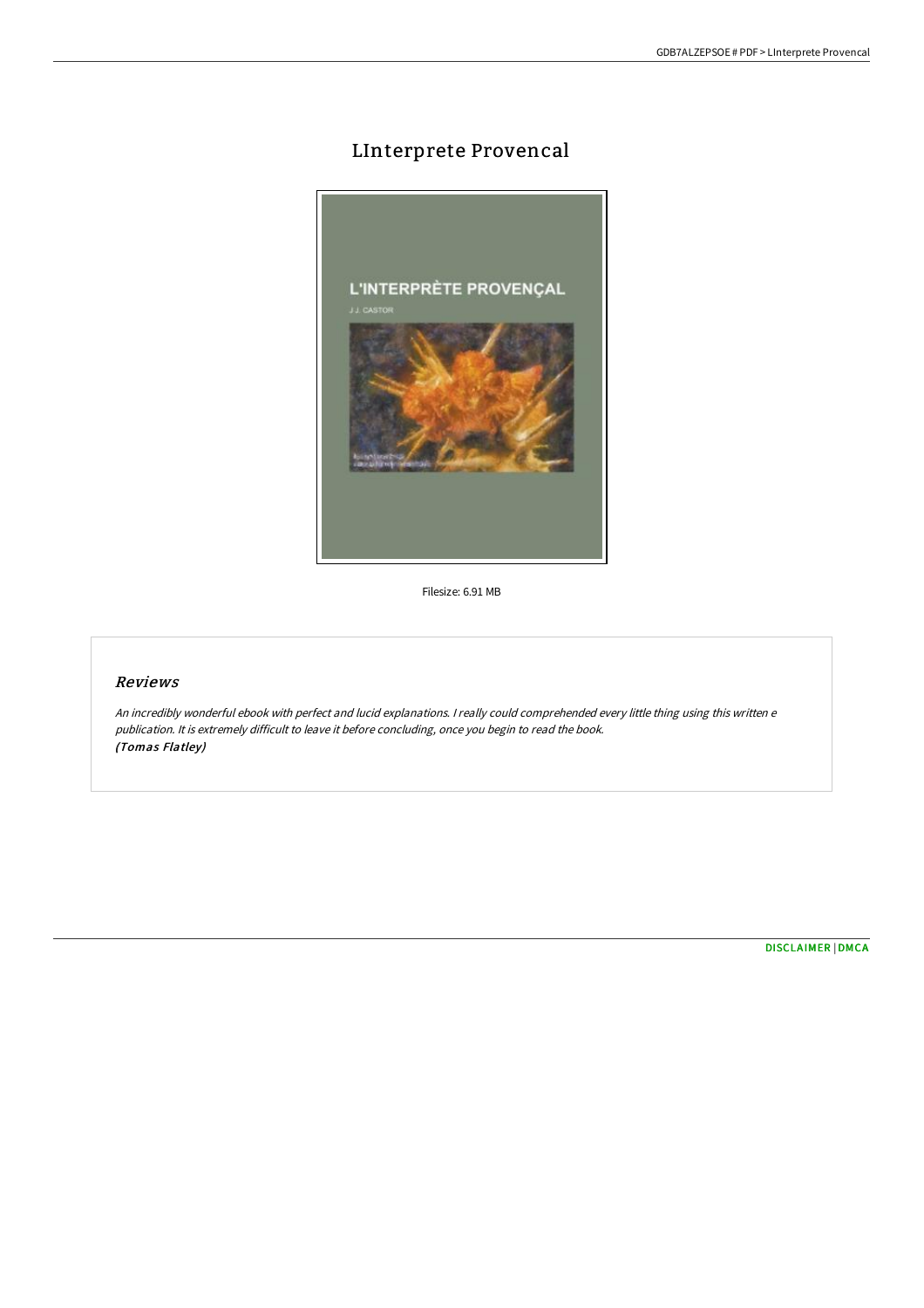## LINTERPRETE PROVENCAL



To get LInterprete Provencal PDF, remember to click the button beneath and download the file or gain access to other information which might be relevant to LINTERPRETE PROVENCAL book.

RareBooksClub. Paperback. Book Condition: New. This item is printed on demand. Paperback. 40 pages. OCLC Number: (OCoLC)52768616 Subject: Free trade -- Chile. Excerpt: . . . cording, business software, book publishing, pharmaceuticals, and agricultural chemicals. 9 ---------------------------------------------- 9 Supra, note 5, at 109 and 118. --------------------------------------------------------------------------- Chapter 17 of the Agreement requires Chile to ratify or accede to several international IPR agreements, including the International Convention for the Protection of New Varieties of Plants (UPOV 1991), the Trademark Law Treaty, the Brussels Convention relating to the Distribution of Program-Carrying Satellite Signals, and the Patent Cooperation Treaty. The FTA also enhances enforcement of intellectual property rights. Non- discrimination obligations apply to all types of intellectual property. The FTA ensures government involvement in resolving disputes between trademarks and Internet domain names (important to prevent cyber-squatting of trademarked domain names). It also applies the principle of first-in-time, first-in-right to trademarks and geographical indicators (place-names) applied to products. The Agreement streamlines the trademark filing process by allowing applicants to use their own national patenttrademark offices for filing trademark applications. The FTA ensures that only authors, composers, and other copyright owners have the right the make their works available online. Copyright owners maintain rights to temporary copies of their works on computers. Copyrighted works and phonograms are protected for extended terms, consistent with U. S. standards and international trends. The FTA also contains anti-circumvention provisions aimed at preventing tampering with technologies (such as embedded codes on discs) that are designed to prevent piracy and unauthorized distribution over the Internet. It also ensures that governments use only legitimate computer software (in . . . This item ships from La Vergne,TN. Paperback.

B Read [LInterprete](http://techno-pub.tech/linterprete-provencal.html) Provencal Online  $\mathbf{E}$ Download PDF [LInterprete](http://techno-pub.tech/linterprete-provencal.html) Provencal